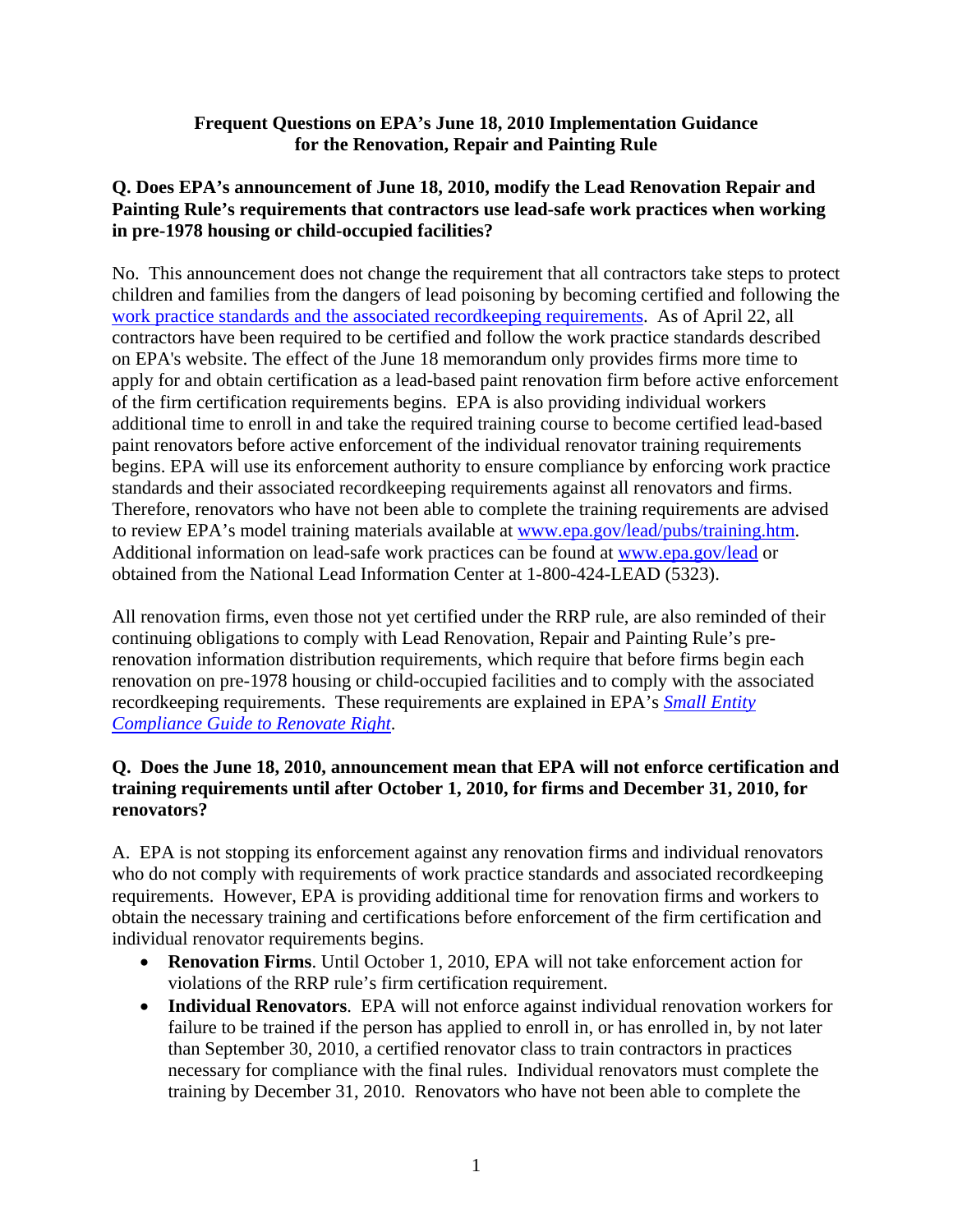training requirements are advised to review EPA's model training materials available at www.epa.gov/lead/pubs/training.htm. Additional information on lead-safe work practices can be found at www.epa.gov/lead or obtained from the National Lead Information Center at 1-800-424-LEAD (5323).

# **Q. Thousands of renovators are already trained and their firms are EPA certified. Will EPA enforce against renovators who did not receive their training certification before December 31, 2010?**

A. It is most important that all contractors follow the RRP work practice standards. However, EPA is providing additional time for renovation firms and workers to obtain the necessary training and certifications before the enforcement of the firm certification and individual renovator requirements begins. Therefore, renovators who have not been able to complete the training requirements are advised to review EPA's model training materials available at <www.epa.gov/lead/pubs/training.htm>. Additional information on lead-safe work practices can be found at <www.epa.gov/lead>or obtained from the National Lead Information Center at 1-800- 424-LEAD (5323).

# **Q. Doesn't the June 18 memorandum extend an unfair advantage to members of the regulated community who have delayed compliance with the certification and training requirements and punish those who have complied with the rule?**

A. EPA does not believe that allowing more time for firms to become certified and renovators to become trained extends an unfair advantage. To the contrary, firms that are already certified can benefit by continuing to advertise that they are certified and may continue to use EPA's program logo during this interim period. The Agency also recognizes the challenges some are facing in obtaining training in a timely fashion and is providing additional time to individual renovators to enroll in and take the required training courses before the Agency actively enforces the individual renovator requirements. EPA is committed to encouraging additional training opportunities in every state to meet this demand for classes.

# **Q. How does the June 18 announcement impact renovators in states that have adopted their own RRP programs?**

A. As of June 21, 2010, eight states -- Wisconsin, Iowa, North Carolina, Mississippi, Kansas, Rhode Island, Utah, and Oregon – administer and enforce their own RRP programs. Renovators working in these states must comply with all applicable state laws, notwithstanding this guidance.

## **Q. What happens if an individual applied or was accepted for training before October 1, 2010, but the course is cancelled or delayed by the training provider during that 90-day period (October 1 - December 31, 2010)? What recourse does the individual renovation worker have after 12/31/10?**

A. The renovator must complete training by December 31, 2010. EPA encourages renovators and firms to take advantage of this opportunity and not delay in becoming trained and certified.